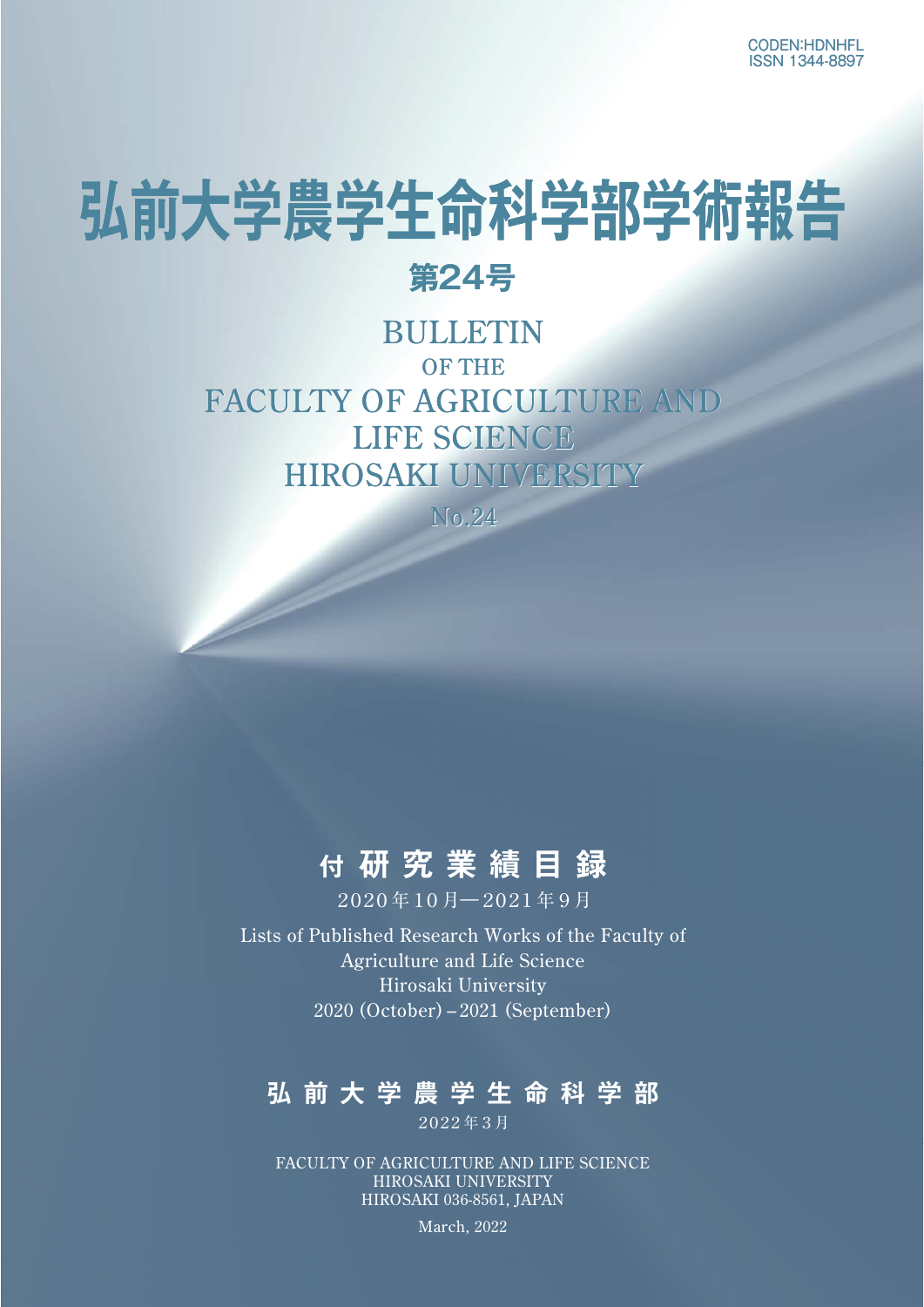# 弘前大学農学生命科学部学術報告

| 第24号                                                                                                                                                |   |   | $2022$ 年 3 月 |   |
|-----------------------------------------------------------------------------------------------------------------------------------------------------|---|---|--------------|---|
|                                                                                                                                                     | E | 次 |              |   |
| 泉谷 真実・高野 清:<br>果樹産地の農業雇用問題と青森県JA農業労働力支援センターの対応                                                                                                      |   |   |              |   |
| 龍一・成田 颯汰・春日 一心・田中 和明・佐野 輝男・小林 史尚<br>吉岡<br>- 照久・葛西 - 憲之・大中 - - 徹・吉崎 - 尚文・舛田 - 宏樹:<br>島田<br>リンゴ落葉粉砕処理がリンゴ黒星病菌子のう胞子飛散量に及ぼす影響に<br>関する園地調査 (2019年~2021年) |   |   |              | 9 |

令和 2 年度 あすなろ賞

研究業績目録(2020年10月―2021年9月)

25

17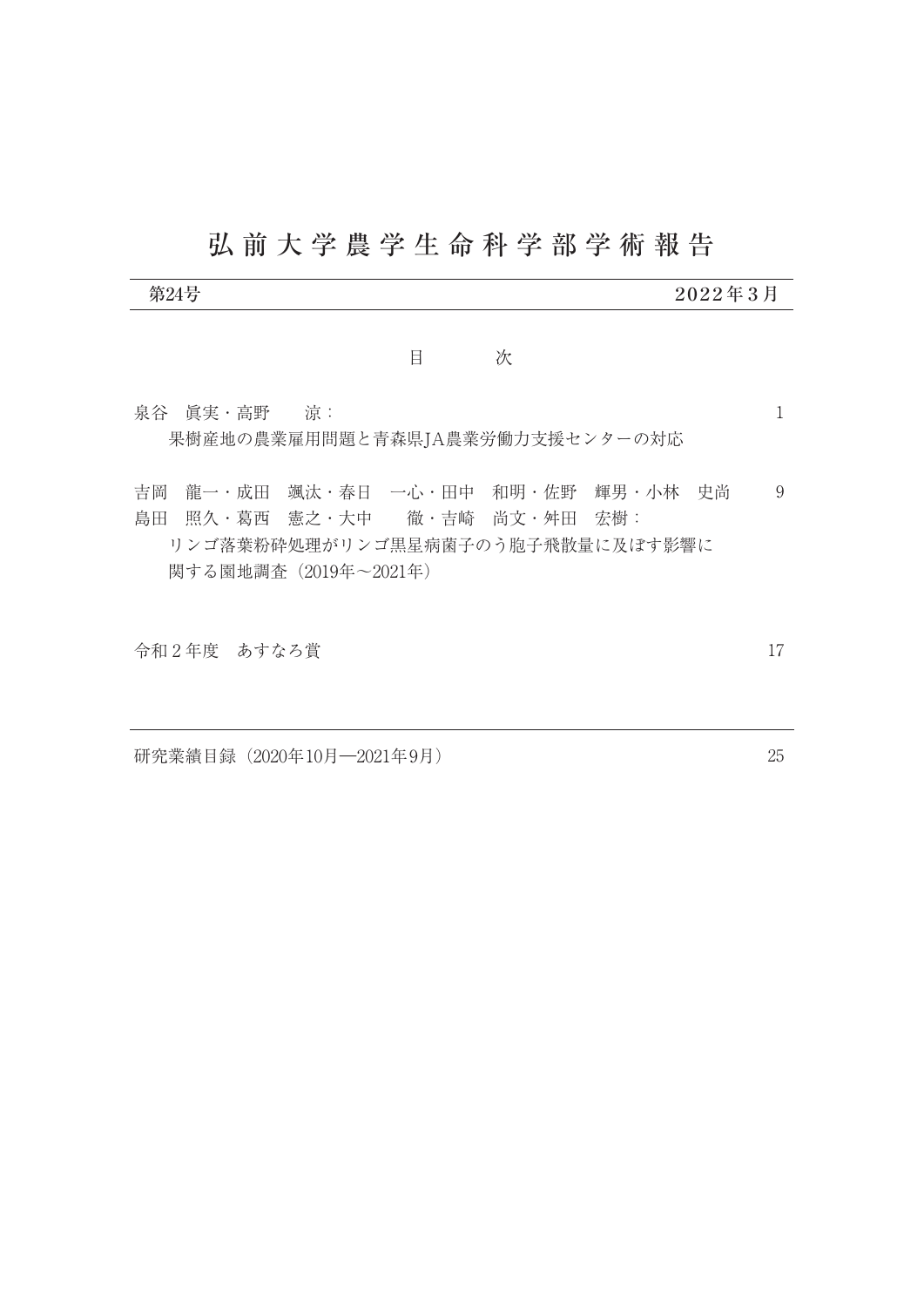### **農学生命科学部学術報告編集委員会**

| 委 員 長 : 森 |     | 洋 (地域環境工学科)           |
|-----------|-----|-----------------------|
|           | 吉 田 | 渉 (生物 学 科)            |
|           | 坂 本 | 君 年 (分 子 生 命 科 学 科 )  |
|           | 石 川 | 隆二 (食料資源学科)           |
|           | 松 﨑 | 正 敏 ( 国 際 園 芸 農 学 科 ) |
|           |     |                       |

|   |        |   | 2022年 3 月 21日<br>2022年 3 月 31日 発行 | 印刷                                 |
|---|--------|---|-----------------------------------|------------------------------------|
|   | 編集兼発行者 |   |                                   | 弘前大学農学生命科学部<br>〒036-8561 弘前市文京町3   |
| 印 | 刷      | 所 |                                   | やまと印刷株式会社<br>〒036-8061 弘前市神田4丁目4-5 |

*Published by* Faculty of Agriculture and Life Science, Hirosaki University 3 Bunkyo-cho, Hirosaki, Aomori 036-8561, Japan 31 March 2022

> *Printed by* Yamato Printing Co., Ltd. 4-4-5 Kanda, Hirosaki, Aomori 036-8061, Japan 21 March 2022